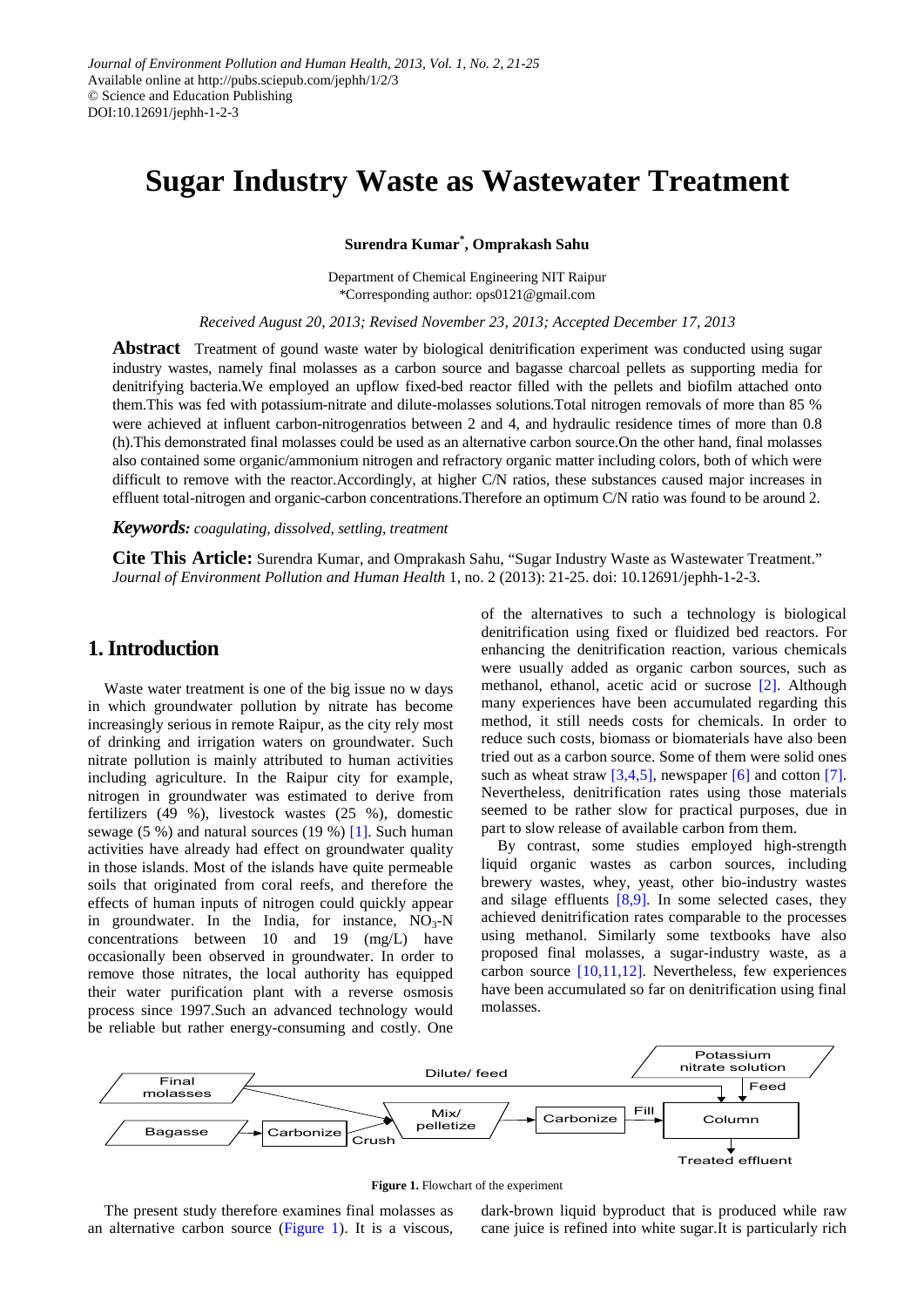in organic matter [\(Table 1\)](#page-1-0), which includes sugars. In addition, the authors also employed charcoal pellets made from a mixture of bagasse and final molasses, as supporting media for denitrifying bacteria [\(Figure 1\)](#page-0-0). Bagasse is solid, fibrous residue left after raw cane juice was extracted.

**Table 1. Properties of the materials used in this study**

<span id="page-1-0"></span>

|                                |                       | Total solids $(\%)$ | Total carbon <sup>*</sup> $(w/w %)$ |                   | Total nitrogen $(w/w \, \%)$ |             | $C/N$ ratio |  |  |
|--------------------------------|-----------------------|---------------------|-------------------------------------|-------------------|------------------------------|-------------|-------------|--|--|
| Raw final molasses             |                       |                     |                                     |                   |                              |             | 27          |  |  |
| Raw bagasse                    |                       |                     | 46                                  |                   | 0.3                          |             | 170         |  |  |
| Bagasse charcoal pellet        |                       |                     | 82                                  |                   | 0.5                          |             | 152         |  |  |
|                                | $EC^*$                | <b>TOC</b>          | Color                               | $T-N$             | $NH_{4}-N$                   | $NO - N$    | $PO4-P$     |  |  |
| Dilute final molasses, 100 ppm | 1.57 <sub>m</sub> S/m | 29mg/L              | 2.6U                                | $1.1 \text{mg/L}$ | 0.19mg/L                     | $0.00$ mg/L | 1.41mg/L    |  |  |
|                                |                       |                     | SO <sub>4</sub>                     | Na                | $K^+$                        | $Mg^{2+}$   | $Ca^{2+}$   |  |  |
|                                | $0.12$ mg/L           | $3.75$ mg/L         | $3.53$ mg/L                         | 1.95mg/L          | 5.82mg/L                     | $0.33$ mg/L | $0.64$ mg/L |  |  |
| .<br>.                         |                       |                     |                                     |                   |                              |             |             |  |  |

\*Measured with an automatic NC analyzer NC-220F

\*\*Electric conductivity

Thus, this study aims to employ final molasses and bagasse, both of which are byproducts from sugarcane processing, for a denitrification experiment [\(Figure 1\)](#page-0-0). These materials were chosen because they were easily obtainable in Okinawa, where a lot of sugarcane factories are located for processing locally-produced sugarcane.

# **2. Materials and Methods**

# **2.1. Preparation of Bagasse Charcoal Pellets and Apparatus**

Bagasse and final molasses were obtained from Bhoramdev Suagr Indutries Ltd. Kawardha, India [\(Table](#page-1-0)  [1\)](#page-1-0). A 2.75 (L) (7 (kg)) of the bagasse was carbonized at 800 (°C) for 2 (h) with a furnace DCP-31.Upon carbonization, oxygen within the furnace was purged with nitrogen gas.

Thereafter the volume of produced charcoal became about a half that of the raw bagasse.The charcoal was crushed to powders by hand, and then mixed with 500 (g) of final molasses and 2.5 (L) of tap water.The final molasses was supposed to act as binder in producing pellets in the following steps.

The above mixture was formed into pellets with a press pelletizer FMP-300.At this stage, the pellets were not hard enough for use in water treatment.

Therefore the pellets were again carbonized at 800 (°C) for 2 (h) to increase their hardness. Finally, pellets with the following properties were obtained: a volume of 2.7 (L); a weight of 1.0 (kg); a diameter of 5 (mm); and a length of 5 to 10 (mm) (see also [Table 1\)](#page-1-0).

<span id="page-1-1"></span>

**Figure 2.** Schematic diagram of the apparatus

Meanwhile an upflow column was made with a transparent plastic pipe [\(Figure 2\)](#page-1-1). This was filled with the bagasse-charcoal pellets at a depth of 80 (cm), and placed in a constant-temperature chamber.

#### **2.2. Inoculation of Denitrifying Bacteria**

A 12 (g) of final molasses and 17 (g) of potassium nitrate were dissolved with 20 (L) of tap water. About 10 (g) of surface soil sampled at a sugarcane farm in the Raipur city was added to this solution for seeding it with denitrifying bacteria.

The above solution was pumped into the upflow column, at a hydraulic residence time (HRT) of 6 (h). The effluent from the column was recirculated into the column. During this operation, appropriate amounts of final molasses and potassium nitrate were occasionally added to the solution in order to sustain bacterial growth.

The above operation was continued for 35 days. Consequently thin biofilm appeared on the surface of pellets in the column. At this stage, a reduction in nitrate concentration was also confirmed in the column, indicating that the biofilm would contain some denitrifying bacteria.

#### **2.3. Continuous Denitrification Experiment**

Next a continuous denitrification experiment was conducted for 77 days. The column was washed with air bubbles roughly once or twice a week throughout this experiment. Two kinds of substrate solutions, namely potassium nitrate and dilute final molasses, were prepared and stored in separate tanks [\(Figure 2\)](#page-1-1), and injected to the column at a flow-rate ratio of 5:1. The influent to the column was sampled after these two solutions were injected and mixed [\(Figure 2\)](#page-1-1). The influent  $NO<sub>3</sub>-N$ concentration was maintained around 20 (mg/L), which roughly corresponded to the highest groundwater concentration observed in the Raipur city. Meanwhile two parameters were varied in this experiment, namely the concentration of final molasses solution and the flow rate. This gave influent TOC concentrations ranging between 11 and 175 (mg/L), column flow rates between 5.3 and 58.1 (m/d), and hydraulic residence times (HRT) between 0.33 and 3.40 (h).

The experiment was conducted with a temperature controlled at  $25\pm1$  (°C), and ambient pH and ORP in a range of 6.6-7.3 and 31-301 (mV), respectively.

#### **2.4. Analytical Methods**

Total organic carbon (TOC) of water samples was analyzed with TOC-5000, total nitrogen (T-N) with TN-301P, and inorganic ions with an ion chromatograph DX-320J. A total concentration of  $NO<sub>2</sub>-N$  and  $NO<sub>3</sub>-N$  was indicated as  $NO<sub>x</sub>-N$ , but  $NO<sub>3</sub>-N$  was a dominant form in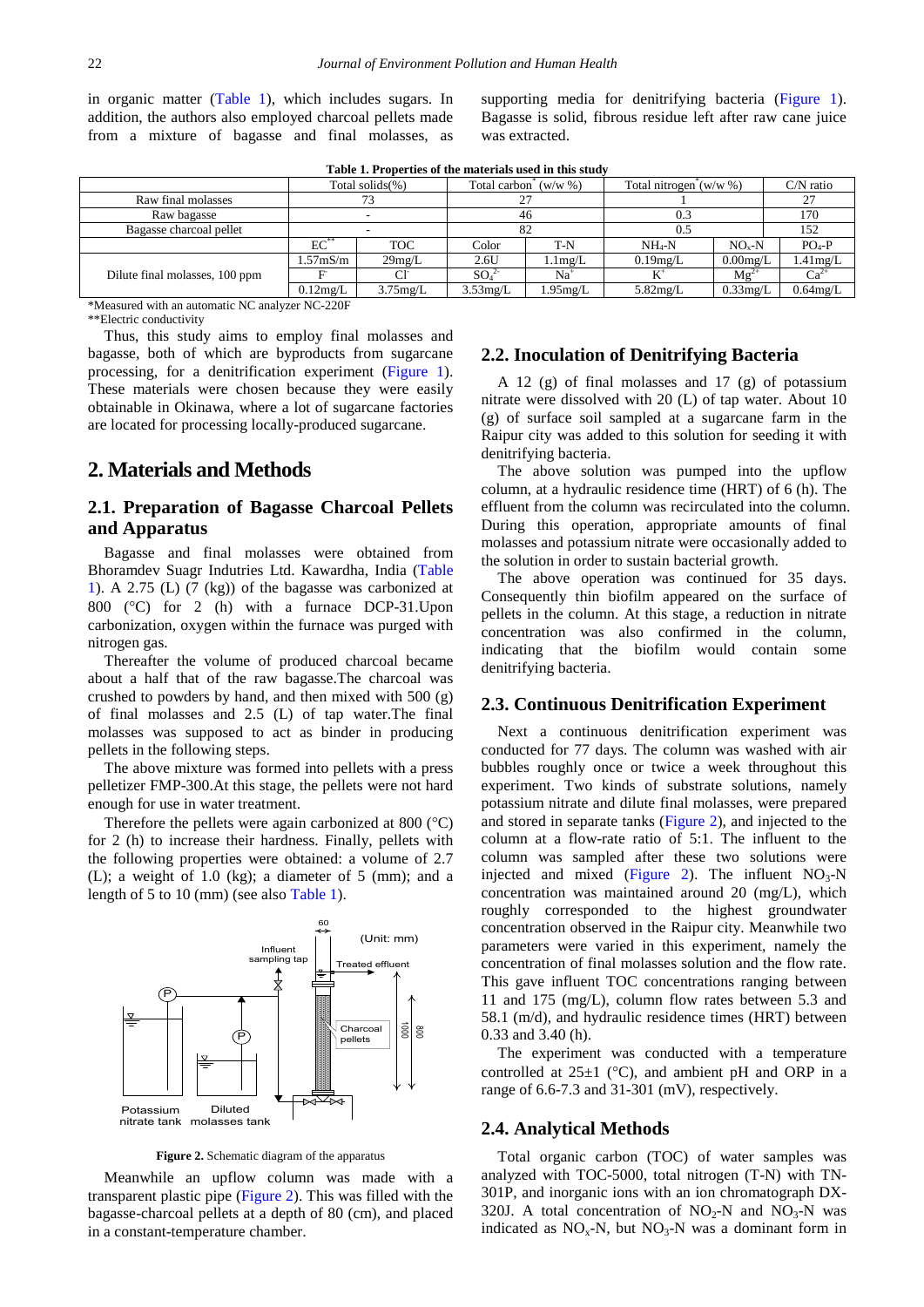all the samples. Total and suspended solids were measured according to the Standard Methods for the Examination of Water and Wastewater 2540 B and D, respectively [\[13\].](#page-4-7) Apparent color was measured with non-filtered samples, using a spectrophotometer. Thus, possible effects of light scattering by suspended solids were not eliminated in these measurements. The wavelength was set at 390 nm, which was designated for color measurement in the Indian Drinking Water Examination Methods. In order to convert absorbance values to color units, a calibration curve was prepared using a platinum-cobalt solution as described in the Standard Methods for the Examination of Water and Wastewater 2120 B [\[13\].](#page-4-7)

# **3. Results and Discussions**

<span id="page-2-0"></span>

**3.1. Nitrogen Removal**

**Figure 3.** Effect of influent TOC/T-N ratio on nitrogen removal and concentration

The [Figure 3](#page-2-0) (a) shows a relationship between the T-N removal and the influent TOC/T-N ratio (C/N ratio). The C/N ratio, expressed on a weight basis, was roughly propotional to the amount of final mollasses injected into the column, as influent  $NO<sub>x</sub>$ -N concentrations were kept constant. In this and the subsequent figures, the data were categorized into 4 groups by the HRT. When the HRT was between 0.3 and 0.6 (h), the T-N removal stayed below 60 % [\(Figure 3](#page-2-0) (a)), although slightly better performances were achieved at higher C/N ratios. This indicated the HRT was too short for completing denitrification reactions regardless of the C/N ratio. On the other hand, when the HRT was 0.8 (h) or longer, the T-N removal largely followed a similar trend, with the maximum removal of above 85 % achieved at C/N ratios between 2 and 4 [\(Figure 3](#page-2-0) (a)). Accordingly the effluent T-N (Figure 3 (b)) showed the lowest concentrations at the same range of C/N ratios. By contrast, the effluent  $NO<sub>x</sub>-N$  [\(Figure 3](#page-2-0) (c)) kept low concentrations at C/N ratios of 2 or more. A difference between the effluent  $T-N$  and  $NO<sub>x</sub>-N$ concentrations was particularly significant at C/N ratios of more than 4 [\(Figure](#page-2-0) 3 (b) and [Figure 3](#page-2-0) (c)).

<span id="page-2-1"></span>

**Figure 4.** Effect of influent TOC/T-N ratio on TOC removal and concentration

These results suggested that, at C/N ratios of less than 2, carbon source was not enough for denitrification, and a lot of  $NO<sub>x</sub>$ -N remained in the effluent. By contrast, at  $C/N$ ratios of more than 2, carbon source seemed to be sufficient for denitrification to maintain low effluent NO<sub>y</sub>-N concentrations [\(Figure 3](#page-2-0) (c)). At the same time, however, increasing the C/N ratio (i.e. influent molasses concentration) also meant the increase in influent organic/ammonium nitrogen that derived from final molasses [\(Table 1\)](#page-1-0). Because the column was under an anaerobic condition, the influent organic/ammonium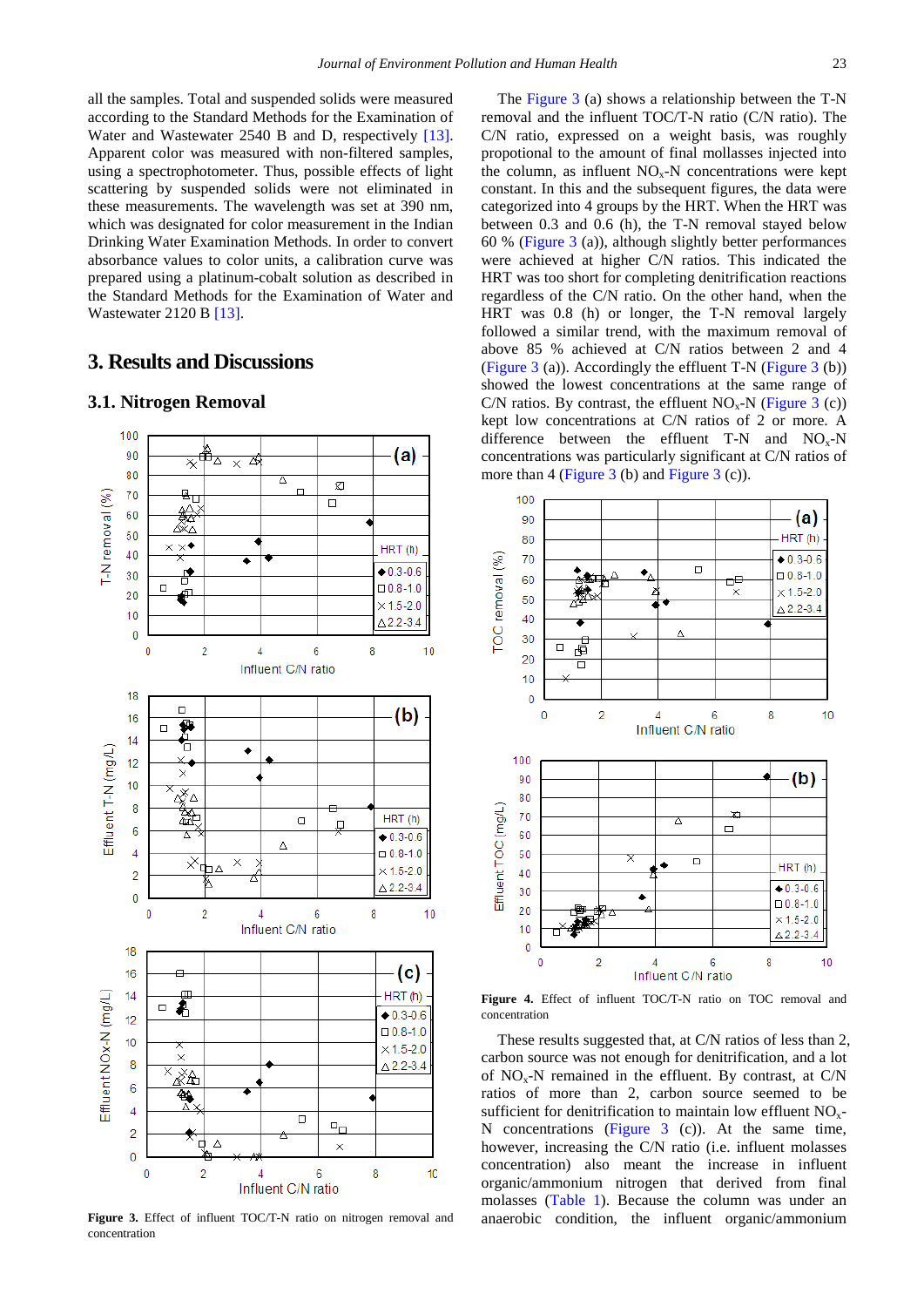nitrogen would largely be carried away to the effluent, except for a small amount assimilated by biofilm in the column. This might explain the increase in effluent T-N concentrations at C/N ratio of more than 4 [\(Figure 3](#page-2-0) (b)).

#### **3.2. Organic Carbon and Color Removal**

Unlike T-N removal, TOC removal showed no clear trend in terms of the C/N ratio or the HRT (Figure  $4$  (a)), and stayed below 65 % in every condition. Accordingly the effluent TOC concentration increased proportionally to the C/N ratio [\(Figure 4](#page-2-1) (b)). This implied that final molasses would contain some refractory organic matter.

Final molasses is known to contain various forms of sugars as well as colored materials such as melanoidine, caramel and polyphenolic compounds [\[14\].](#page-4-8) Also in this experiment, a slight yellowish color was increasingly visible both in the influent and effluent, as the influent molasses concentration was increased. This was confirmed by spectrophotometric measurements of apparent colors [\(Figure 5\)](#page-3-0). On average, the color removal remained only 17 %, which was significantly lower than the TOC removal of 50 %. The difference was statistically significant at level 0.01 (*P*-value according to the twosided *t*-test was  $2.7 \times 10^{-18}$ ). This implied that colored materials were not readily consumed by the biofilm and tended to remain in the effluent.

<span id="page-3-0"></span>

**Figure 5.** Relationship between influent TOC/T-N ratio and effluent apparent color

### **3.3. Effect of Influent TOC on Nitrate Removal Rates**

In order to examine the effect of influent TOC on nitrate removal rates, observed nitrate removal rates were simulated by a Monod model [\(Figure 6\)](#page-3-1) using the following equations. For this simulation, data at HRT of 0.3 to 0.6 (h) were excluded because of the incomplete denitrification.

$$
r_v = k \times \frac{S_C}{K_S + S_C} \tag{1}
$$

$$
r_v = \frac{(S_{N_0} - S_N) \times Q}{V} \tag{2}
$$

where:

 $r_v$  is volumetric nitrate removal rate (g m<sup>-3</sup> d<sup>-1</sup>),

*k* is a maximum denitrification rate constant (g m<sup>-3</sup> d<sup>-1</sup>), *Sc* is an influent TOC concentration (mg/L),

 $K<sub>s</sub>$  is a half-saturation constant (mg/L),  $S_{N0}$  is an influent NO<sub>x</sub>-N concentration (mg/L),  $S_N$  is an effluent  $NO_X$ -N concentration (mg/L), Q is a flow rate  $(m^3/d)$ , and *V* is a volume of the column  $(m^3)$ .

<span id="page-3-1"></span>

**Figure 6.** Effect of influent TOC concentration on nitrate removal rate (Plots show observed values while lines indicate simulated values with a Monod model)

**Table 2. Simulated parameters by the Monod model**

<span id="page-3-2"></span>

| HRT(h)      | $k$ (g m <sup>-3</sup> d <sup>-1</sup> ) | $K_s$ (mg/L) |
|-------------|------------------------------------------|--------------|
| $0.8 - 1.0$ | 479                                      | 21.9         |
| $1.5 - 2.0$ | 269                                      | 6.7          |
| $2.2 - 3.4$ | 195                                      | 13.8         |

See equation (1) in text.

The simulation showed that maximum denitrification rate constants were in a range of 195 to 479 (g m<sup>-3</sup> d<sup>-1</sup>), with the largest one achieved at HRT of 0.8-1.0 (h) [\(Table](#page-3-2)  [2\)](#page-3-2). This would be comparable to reported denitrification rates using methanol, between 290 and 1600 (g m<sup>-3</sup> d<sup>-1</sup>) for downflow packed-bed reactors (USEPA, 1993), but considerably smaller than the rates between 2000 and 6400 (g  $m^{-3}$  d<sup>-1</sup>) for upflow fluidized-bed reactors (USEPA, 1993). USEPA (1993) attributed the faster denitrification rates of fluidized-bed reactors in comparison to fixed-bed reactors, to a larger surface area of media per unit reactor volume provided by fluidized-bed reactors. Therefore future studies should investigate fluidized-bed reactors for improving denitrification rates using final molasses. Meanwhile the half-saturation constants were found to be between 6.7 and 21.9 (mg/L) [\(Table 2\)](#page-3-2), which were larger than reported general values for methanol between 0.1 and 6.0 (mg/L) (USEPA, 1993). This means that larger amounts of organic carbon need to remain in the effluent in order to achieve sufficient denitrification, when compared with methanol. It might also be another evidence that final mollase contains some refractory organic matter.

# **4. Conclusions**

This study demonstrated that final molasses could be used as a carbon source for biological denitrification. At least an influent C/N ratio of 2 and HRT of 0.8-1.0 (h) were required to achieve enough denitrification. On the other hand, final molasses contained some organic/ammonium nitrogen and refractory organic matter including colors, which were difficult to remove with the reactor. Accordingly, at higher C/N ratios, those